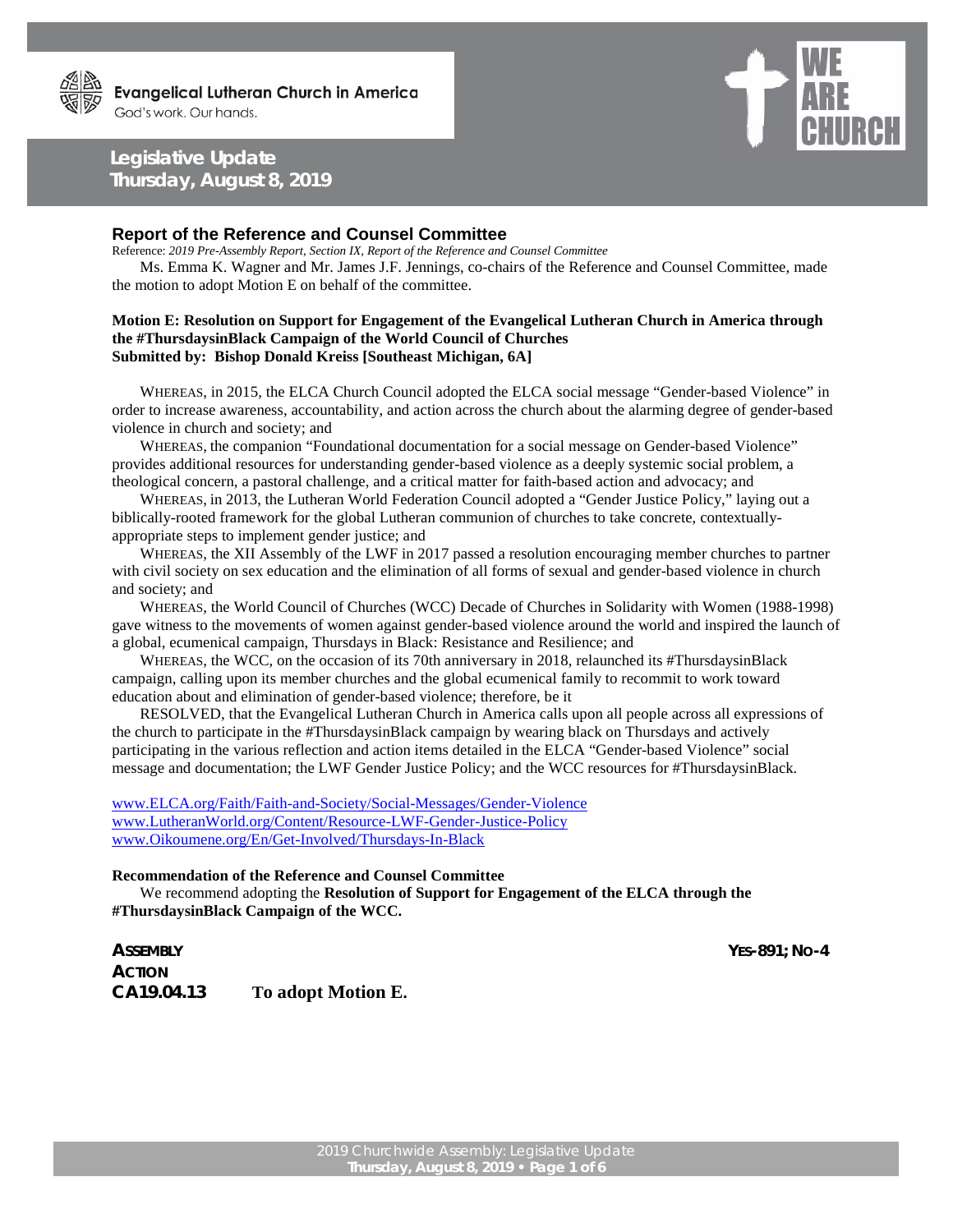## **Elections: Report of the First Common Ballot and Second Common Ballot**

Reference: *2019 Pre-Assembly Report, Section I, Rules of Organization and Procedure, Section X, Report of the Elections Committee*

The Elections Committee reported elections on 109 of the 112 tickets of the first common ballot for the Church Council, Committee on Appeals, Committee on Discipline, Nominating Committee, and the boards of the Board of Pensions (Portico Benefit Services), Mission Investment Fund, Endowment Fund of the ELCA (ELCA Foundation), and the Publishing House of the ELCA (1517 Media). There was no election on Ticket 19, Ticket 52, and Ticket 99 on the first common ballot; the assembly used electronic voting machines to conduct the second common ballot election between the two nominees on each of the three remaining tickets.

#### **Elections: Second Ballot for Secretary**

Reference: *2019 Pre-Assembly Report, Section I, Rules of Organization and Procedure; Section V; Election of the Secretary; Section X; Report of the Elections Committee*

The Elections Committee presented the names received on the first ballot for secretary that were not withdrawn by the nominee from further consideration for election. Presiding Bishop Elizabeth A. Eaton led the assembly in casting the second ballot for secretary. There were 114 people nominated on the first ballot; 53 individuals withdrew their names from consideration, leaving 61 people for the second ballot. A nominee must receive three-fourths of the votes to be elected on the second ballot.

The Credentials Committee reported that, as of 2:16 p.m., 932 voting members were registered.

## **Consideration: "A Declaration of Inter-Religious Commitment" Policy Statement**

Reference: *2019 Pre-Assembly Report, Section V, A Declaration of Inter-Religious Commitment*

Presiding Bishop Elizabeth A. Eaton led the assembly in voting on the policy statement. The Policy Statement *Ad Hoc* Committee received one proposed amendment, which it did not forward for recommendation to the assembly. Thirty-nine ecumenical and interreligious guests were in attendance during the vote and passage of the policy statement.

## *ASSEMBLY ACTION YES-890; NO-23* **CA19.04.14 To adopt the proposed policy statement, "A Declaration of Inter-Religious Commitment: A policy statement of the Evangelical Lutheran Church in America."**

## **Report of the Reference and Counsel Committee (continued)**

Reference: *2019 Pre-Assembly Report, Section IX, Report of the Reference and Counsel Committee*

Ms. Emma K. Wagner and Mr. James J.F. Jennings, co-chairs of the Reference and Counsel Committee, made the motion to refer Motion F to the Office of the Presiding Bishop on behalf of the committee.

## **Motion F: Resolution to Hire an Assistant Program Director Justice for Women Submitted by: Ms. Bethany Fayard [Southeastern Synod, 9D]**

WHEREAS, the ELCA has invested considerable time and resources developing the proposed social statement, "Faith, Sexism, and Justice: A Lutheran Call to Action"; and

WHEREAS, a primary concern of the church body as expressed throughout the hearings process is that the church take action on any resulting implementing resolutions; and

WHEREAS, the office of Theological Discernment has an insufficient budget to support additional staff that would be necessary to implement the resolutions; therefore, be it

RESOLVED, that, should the proposed social statement pass, \$100,000 be allocated from budget line item "address social issues and work for justice" to the Office of the Presiding Bishop for Justice for Women to monitor, assess, and ensure the fulfillment of proposed commitments.

#### **Recommendation of the Reference and Counsel Committee**

We recommend that this resolution be referred to the Office of the Presiding Bishop.

| <b>ASSEMBLY</b> |                                                          |  |
|-----------------|----------------------------------------------------------|--|
| <b>ACTION</b>   |                                                          |  |
| CA19.04.15      | To refer Motion F to the Office of the Presiding Bishop. |  |

*ACTION YES-789; NO-59*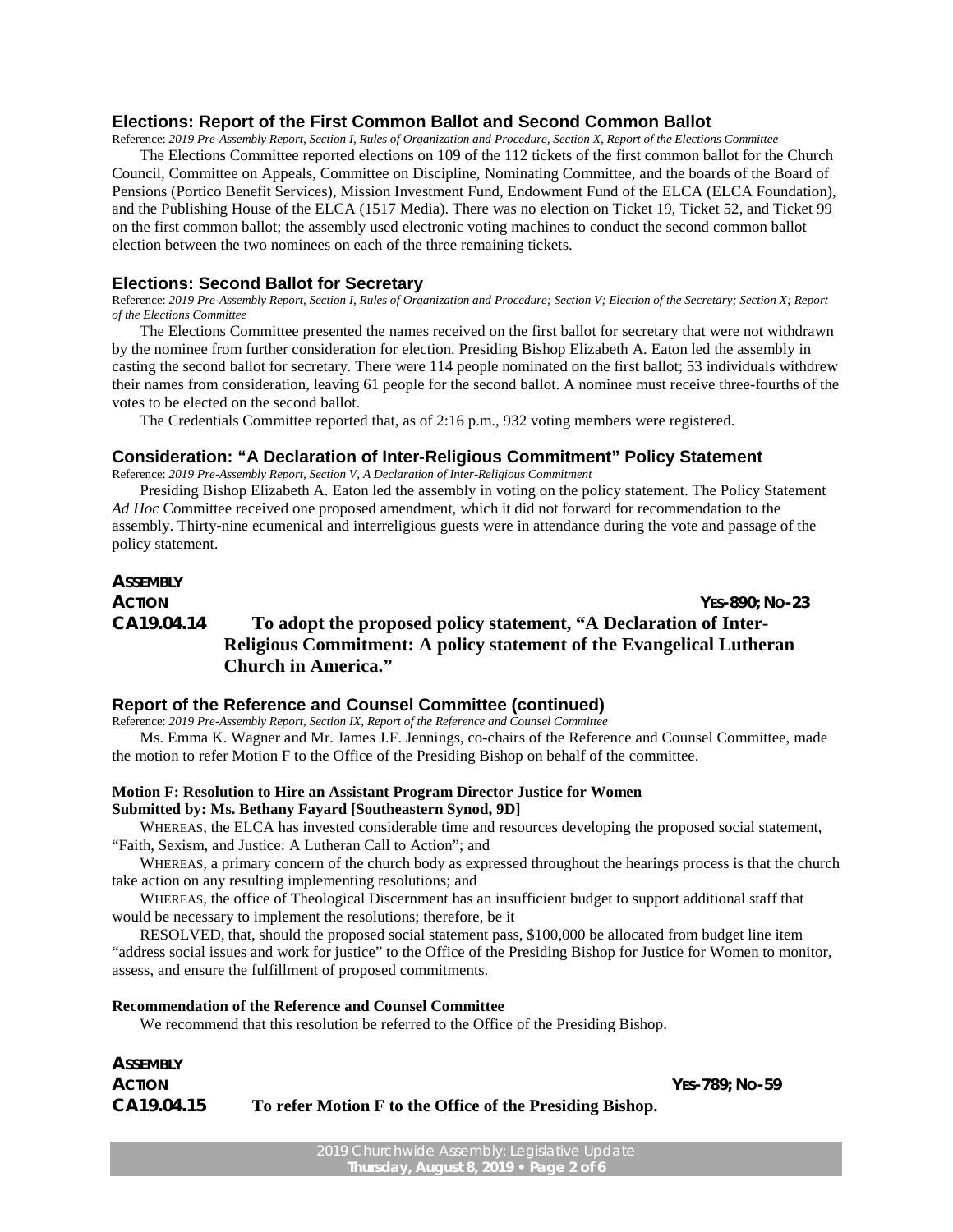## **Consideration: 2020–2022 Budget Proposal**

Reference: *2019 Pre-Assembly Report, Section V, 2020*–*2022 Budget Proposal* Presiding Bishop Elizabeth A. Eaton called on Secretary Wm Chris Boerger who presented the Church Council's recommendation.

# *ASSEMBLY* **CA19.04.16**

*ACTION YES-880; NO-10*

## **2020 Budget Proposal**

**To approve a 2020 current fund spending authorization of \$68,378,325; To approve a 2020 ELCA World Hunger spending authorization of \$21,500,000; and To authorize the Church Council to revise the spending authorization after periodic review of revised income estimates.**

## **2021 Budget Proposal**

**To approve a 2021 current fund income proposal of \$68,442,034; To approve a 2021 ELCA World Hunger income proposal of \$21,500,000; and To authorize the Church Council to establish a spending authorization after periodic review of revised income estimates.**

### **2022 Budget Proposal**

**To approve a 2022 current fund income proposal of \$68,507,018; To approve a 2022 ELCA World Hunger income proposal of \$21,500,000; and To authorize the Church Council to establish a spending authorization after periodic review of revised income estimates.]**

#### **Report of the Reference and Counsel Committee (continued)**

Reference: *2019 Pre-Assembly Report, Section IX, Report of the Reference and Counsel Committee* Ms. Emma K. Wagner and Mr. James J.F. Jennings, co-chairs of the Reference and Counsel Committee, made the motion to adopt Motion A on behalf of the committee.

## **Motion A: Resolution to Establish June 17th as Emanuel 9 Feast Day of Repentance Submitted by: The Rev. Kwame Pitts [Metropolitan Chicago Synod, 5A]**

WHEREAS, the Lord teaches us "Those who are well have no need of a physician, but those who are sick; I have come to call not the righteous but sinners to repentance."(Luke 5:31-32); and

WHEREAS, the Emanuel 9 (Rev. Clementa C. Pinckney, Cynthia Marie Graham Hurd, Susie Jackson, Ethel Lee Lance, Depayne Middleton-Doctor, Tywanza Sanders, Rev. Daniel L. Simmons, Sharonda Coleman-Singleton, and Myra Thompson) on June 17, 2015, while in prayer and bible study at the historic African-American church, Emanuel African Methodist Episcopal (AME) Church in Charleston, South Carolina were murdered by a selfprofessed white supremacist adult who was raised and formed in the ELCA; and

WHEREAS, that self-professed white supremacist espoused racist rhetoric and epithets before and after committing these murders; and

WHEREAS, two of his victims, Rev. Daniel Lee Simmons Sr. and Rev. Clementa Pickney, were graduates of the Lutheran Theology Southern Seminary, one of eight ELCA seminaries.; and

WHEREAS, the deep sin of white supremacy and racism continues to be a plague and hindrance in the life of the ELCA as a church called to proclaim the gospel of Jesus Christ; therefore, be it

RESOLVED, that the Evangelical Lutheran Church in America reaffirm its commitment to repentance from racism by: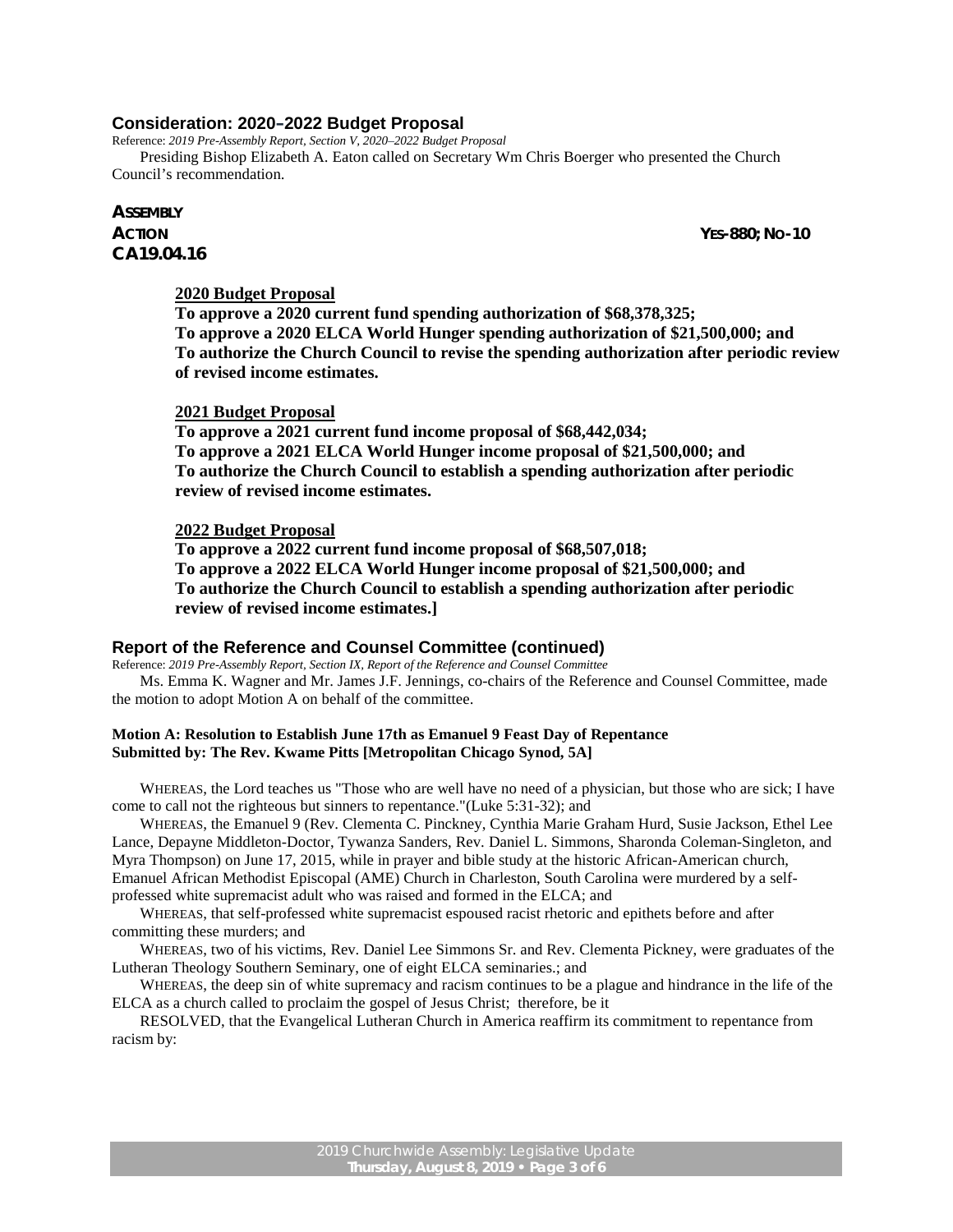- 1. Venerating June 17th as a feast day of repentance in the ELCA for the martyrdom of the Emanuel 9; and
- 2. Having the names of the Emanuel 9 (Clementa C. Pinckney, Cynthia Marie Graham Hurd, Susie Jackson, Ethel Lee Lance, Depayne Middleton-Doctor, Tywanza Sanders, Daniel L. Simmons, Sharonda Coleman-Singleton, and Myra Thompson) added to future ELCA publications to venerate their martyrdom and lead us to repentance because of the white supremacy and racism in our church; and
- 3. Calling for this feast day be grounded in prayer as the Emanuel 9 were murdered while in prayer at the end of the bible study; and
- 4. Directing the Division on Worship to help develop future worship prayers and litanies around repentance from racism; and
- 5. To encourage giving both prayer and financial support the memorial to be built in remembrance of the Emanuel 9 (https://www.emanuelnine.org/); and
- 6. Be in deeper conversations with the AME church on ways of reconciliation and repentance on the matters of white supremacy and racism.

#### **Recommendation of the Reference and Counsel Committee**

We recommend adopting the **Resolution to Establish June 17th as Emanuel 9 Feast Day of Repentance**.

A voting member made the following motion to amend the main motion.

#### **Moved;**

## **Seconded;**

**Carried;** To amend the language of the motion *YES-851; NO-35*

*ASSEMBLY YES-887; NO-8*

- 1. Venerating Commemorating June 17th as a feast day of repentance in the ELCA for the martyrdom of the Emanuel 9; and
- 2. Having the names of the Emanuel 9 (Clementa C. Pinckney, Cynthia Marie Graham Hurd, Susie Jackson, Ethel Lee Lance, Depayne Middleton-Doctor, Tywanza Sanders, Daniel L. Simmons, Sharonda Coleman-Singleton, and Myra Thompson) added to future ELCA publications to venerate their martyrdom and lead us to repentance because of the white supremacy and racism in our church; and
- 3. Calling for this feast day commemoration be grounded in prayer as the Emanuel 9 were murdered while in prayer at the end of the bible study; and
- 4. Directing the Division on Worship Office of the Presiding Bishop to help develop future worship prayers and litanies around repentance from racism; and
- 5. To encourage giving both prayer and financial support the memorial to be built in remembrance of the Emanuel 9 (https://www.emanuelnine.org/); and
- 6. Be in deeper conversations with the AME church on ways of reconciliation and repentance on the matters of white supremacy and racism.

| ASSEMBLY      |                               |
|---------------|-------------------------------|
| <b>ACTION</b> |                               |
| CA19.04.17    | To adopt Motion A as amended. |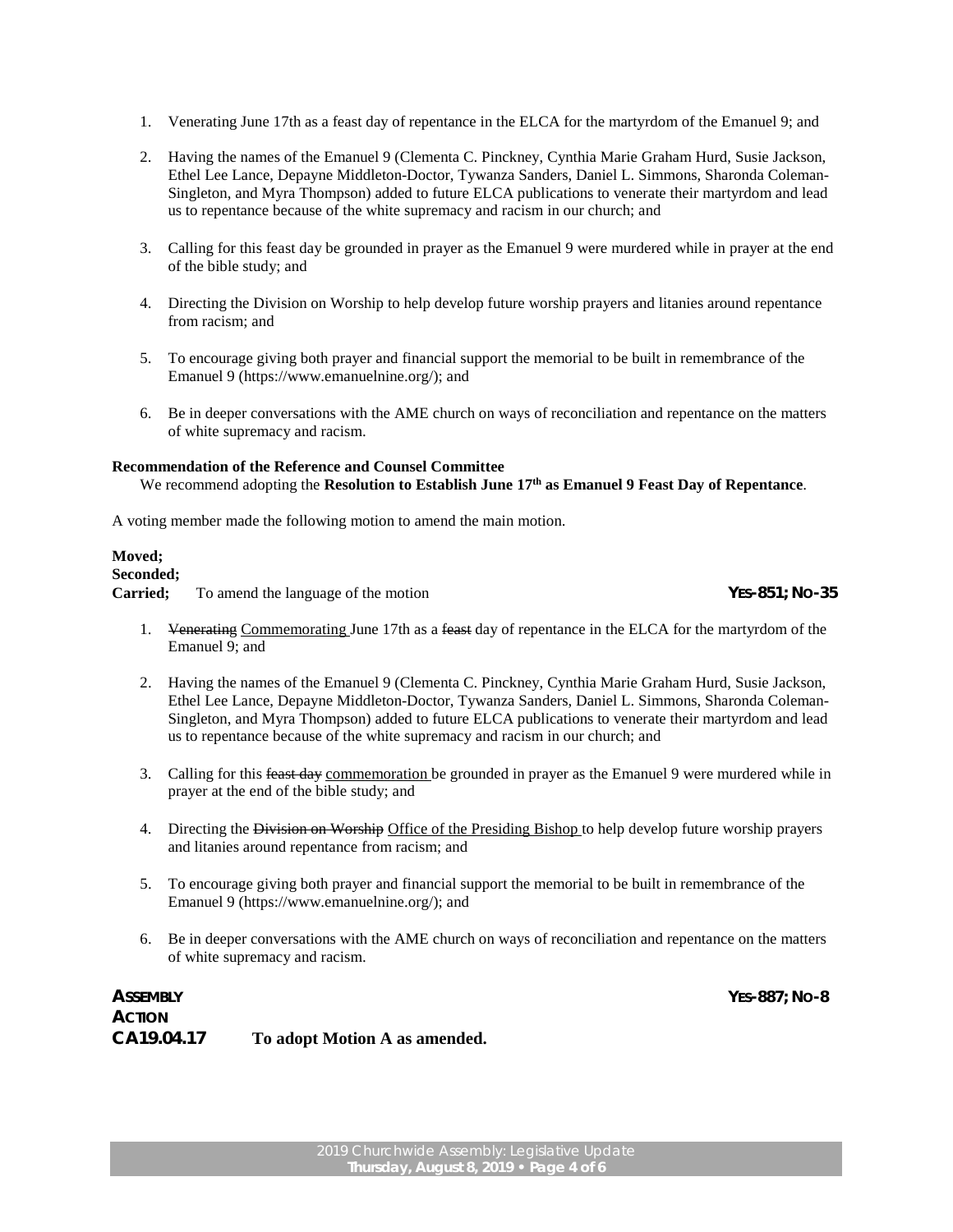## **Motion B: Resolution on the Evangelical Lutheran Church in America to Condemn White Supremacy Submitted by: The Rev. Kerry L. Nelson [Texas-Louisiana Gulf Coast Synod, 4F]**

WHEREAS, we are members of the Body of Christ called to love and serve a hurting world; and

WHEREAS, each of us is called through our Baptisms to proclaim that God's love is for all people, not just for people who are white; and

WHEREAS, we have observed with alarm a rising tide of racist rhetoric, hate crimes, and domestic terrorism in the name of white supremacy in our nation; and

WHEREAS, we have now seen again the terrible consequences of violence visited on immigrants and people of color in the name of so-called "Christian Nationalism" or "white supremacy"; and

WHEREAS, we now grieve with the communities of El Paso, Texas and Dayton, Ohio, who have experienced terrible losses as a result of mass shootings or racist violence directed against their neighbors, friends, and loved ones; and

WHEREAS, we continue to grieve with and remember the communities of Charleston, South Carolina and Charlottesville, Virginia, who have also been victims of hate crimes in the name of white supremacy; and

WHEREAS, as Lutherans, we have a unique historical calling to recognize, name, and condemn racist acts, imagery, and violence that seeks to injure, demean, or marginalize persons who are not white or Christian; and

WHEREAS, we acknowledge with horror that Christians, including persons raised in congregations of the Evangelical Lutheran Church in America, have committed mass shootings in our nation; and

WHEREAS, we understand that interpretations of Scripture that seek to legitimize racism or white supremacy are false teachings that must be named and condemned as such by this Church with one, powerful voice; therefore, be it

RESOLVED, we the Churchwide Assembly of the Evangelical Lutheran Church in America do hereby resolve and proclaim that:

- 1. White supremacy is racism and we condemn it;
- 2. Violent rhetoric against persons of color in the name of so-called "Christian Nationalism" is not a true Christian faith. It is idolatry and we condemn it;
- 3. The love of God is for all people, without exception, and we proclaim it;
- 4. The justice and mercy of God are for all people, without exception, and we proclaim this;
- 5. Our religious and political leaders have a moral responsibility to condemn racist rhetoric and to speak with respect for the innate dignity of all persons, regardless of their race, ethnicity, national origin, immigration status, or faith tradition and we call our leaders to honor this responsibility; and
- 6. Language that refers to people of color or immigrants with words like "invasion" or "infestation" or "white replacement" is racism and we condemn it;
- 7. We are called by Jesus to "love our neighbors as ourselves." As persons called to love one another as God has loved us, we therefore proclaim our commitment to speak with one voice against racism and white supremacy. We stand with those who are targets of racist ideologies and actions. With them, we demand and will advocate for a more just, loving, and peaceful world where the gifts of all people are appreciated, and the lives of all people are treasured; and
- 8. We call all congregations of the Evangelical Lutheran Church in America to engage in communal study of the structures and rhetoric that empower and fuel racism and white supremacy and to take to heart the teaching of Scriptures, so we may all be better equipped to speak boldly about the equal dignity of all persons in the eyes of God.

#### **Recommendation of the Reference and Counsel Committee**

We support the **Resolution to Condemn White Supremacy** and recommend referral to the Office of the Presiding Bishop of the churchwide organization.